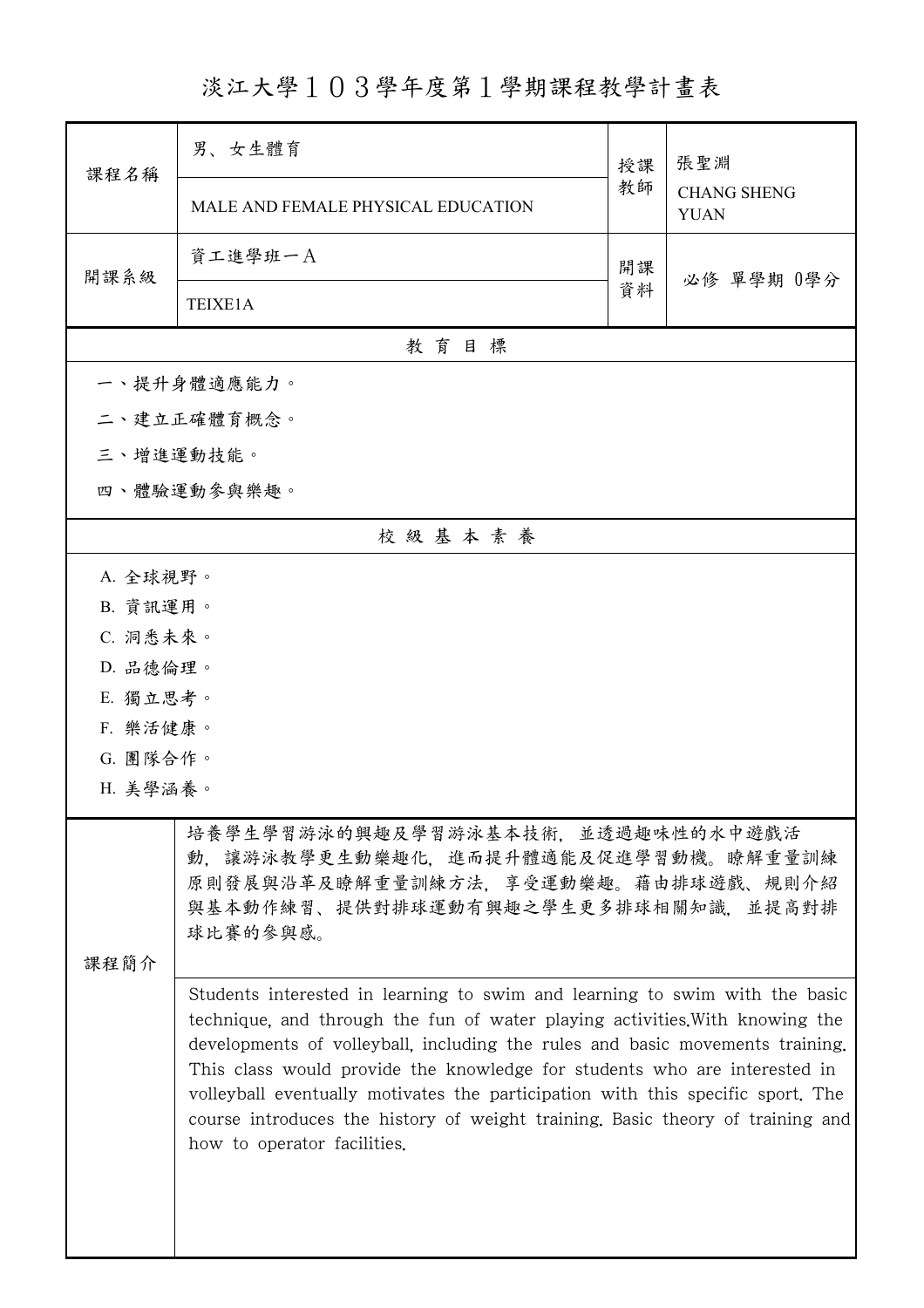本課程教學目標與目標層級、校級基本素養相關性 一、目標層級(選填): (一)「認知」(Cognitive 簡稱C)領域:C1 記憶、C2 瞭解、C3 應用、C4 分析、 C5 評鑑、C6 創造 (二)「技能」(Psychomotor 簡稱P)領域:P1 模仿、P2 機械反應、P3 獨立操作、 P4 聯結操作、P5 自動化、P6 創作

 (三)「情意」(Affective 簡稱A)領域:A1 接受、A2 反應、A3 重視、A4 組織、 A5 內化、A6 實踐

二、教學目標與「目標層級」、「校級基本素養」之相關性:

 (一)請先將課程教學目標分別對應前述之「認知」、「技能」與「情意」的各目標層級, 惟單項教學目標僅能對應C、P、A其中一項。

 (二)若對應「目標層級」有1~6之多項時,僅填列最高層級即可(例如:認知「目標層級」 對應為C3、C5、C6項時,只需填列C6即可,技能與情意目標層級亦同)。

 (三)再依據所訂各項教學目標分別對應其「校級基本素養」。單項教學目標若對應 「校級基本素養」有多項時,則可填列多項「校級基本素養」。 (例如:「校級基本素養」可對應A、AD、BEF時,則均填列。)

| 序              |                                                     | 教學目標(英文)                                                                                                                         | 相關性            |              |  |  |  |
|----------------|-----------------------------------------------------|----------------------------------------------------------------------------------------------------------------------------------|----------------|--------------|--|--|--|
| 號              | 教學目標(中文)                                            |                                                                                                                                  | 目標層級           | 校級基本素養       |  |  |  |
|                | 1 1.運動環境、設施之介紹                                      | 1. Introduce the movement<br>environment and facility.                                                                           | C <sub>3</sub> | <b>DEFGH</b> |  |  |  |
|                | 2 2.教導學生能夠適應水性.<br>泳動作要領.                           | 學會捷 2.To instruct students to not<br>be afraid of the water and<br>teach the freestyle swimming<br>movement.                     | P <sub>3</sub> | EF           |  |  |  |
| $\overline{3}$ | 3. 瞭解重量訓練原則發展與沿革及<br>瞭解重量訓練方法                       | 3. Understand the basic<br>principles and developments<br>of weight training.                                                    | P <sub>3</sub> | EF           |  |  |  |
| $\vert$        | 4.瞭解排球規則與演進歷程,學習<br>各項籃球基本動作。                       | 4. Understand the rules of<br>vollyball and the<br>developments of the game<br>and develop the basic<br>movements of basketball. | P <sub>3</sub> | EF           |  |  |  |
|                | 教學目標之教學方法與評量方法                                      |                                                                                                                                  |                |              |  |  |  |
| 序<br>號         | 教學目標                                                | 教學方法                                                                                                                             | 評量方法           |              |  |  |  |
| $\mathbf{1}$   | 1.運動環境、設施之介紹                                        | 講述                                                                                                                               | 上課表現           |              |  |  |  |
|                | 2 2.教導學生能夠適應水性, 學會捷 講述、實作<br>泳動作要領.                 |                                                                                                                                  | 實作             |              |  |  |  |
| $\overline{3}$ | 3. 瞭解重量訓練原則發展與沿革及 講述、實作<br>瞭解重量訓練方法                 |                                                                                                                                  | 實作             |              |  |  |  |
|                | 4 4.瞭解排球規則與演進歷程, 學習<br>各項籃球基本動作。                    | 講述、實作                                                                                                                            | 實作             |              |  |  |  |
|                | 授課進度表                                               |                                                                                                                                  |                |              |  |  |  |
| 週<br>坎         | 日期起訖                                                | 内 容 (Subject/Topics)                                                                                                             |                | 備註           |  |  |  |
| $\mathbf{1}$   | $103/09/15$ ~<br>103/09/21<br>了解3.體育課程修選注意事項4.游泳概論. | 1.校內運動環境、設施之介紹, 2. 校內體育活動現況之                                                                                                     |                |              |  |  |  |
|                |                                                     |                                                                                                                                  |                |              |  |  |  |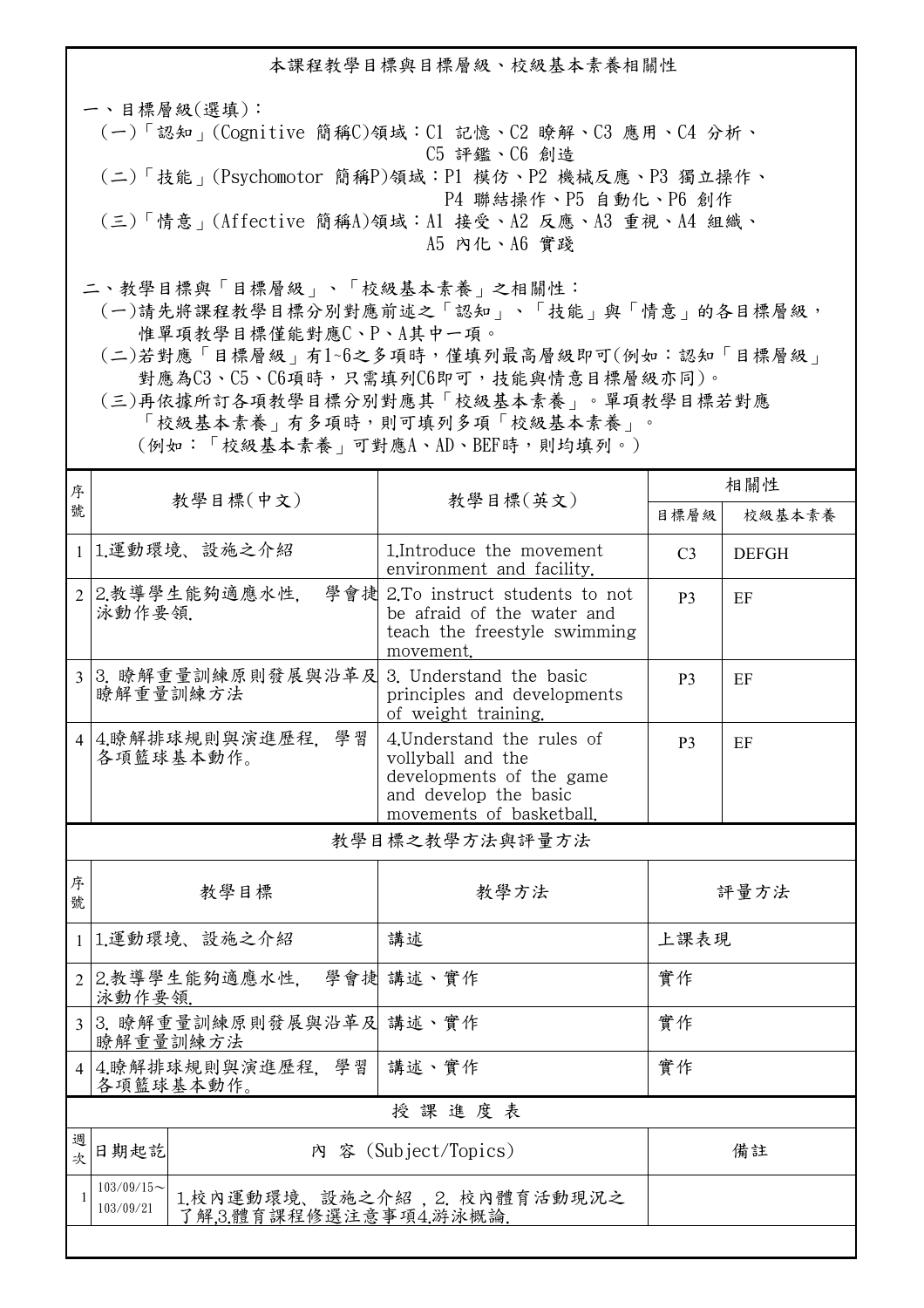| 2                              | $103/09/22$ ~<br>103/09/28 | 游泳概論-各式漂浮.水中自救                                                                                                                        |
|--------------------------------|----------------------------|---------------------------------------------------------------------------------------------------------------------------------------|
| 3                              | $103/09/29$ ~<br>103/10/05 | 捷泳基礎教學-腿部動作要領                                                                                                                         |
| 4                              | $103/10/06$ ~<br>103/10/12 | 捷泳基礎教學-腿部動作要領                                                                                                                         |
| 5                              | $103/10/13$ ~<br>103/10/19 | 捷泳基礎教學-臂部動作要領                                                                                                                         |
| 6                              | $103/10/20$ ~<br>103/10/26 | 捷泳基礎教學-臂部動作要領                                                                                                                         |
| 7                              | $103/10/27$ ~<br>103/11/02 | 捷泳基礎教學-換氣動作要領                                                                                                                         |
| 8                              | $103/11/03$ ~<br>103/11/09 | 捷泳基礎教學-換氣動作要領                                                                                                                         |
| 9                              | $103/11/10$ ~<br>103/11/16 | 重量訓練簡介、肌力評估的方法 (最大肌力評估)                                                                                                               |
| 10                             | $103/11/17$ ~<br>103/11/23 | 期中考試週                                                                                                                                 |
| 11                             | $103/11/24$ ~<br>103/11/30 | 肌力訓練的理論與方法                                                                                                                            |
| 12                             | $103/12/01$ ~<br>103/12/07 | 上肢肌群的訓練方法                                                                                                                             |
| 13                             | $103/12/08$ ~<br>103/12/14 | 心肺適能訓練的理論與方法                                                                                                                          |
| 14                             | $103/12/15$ ~<br>103/12/21 | 排球簡史、規則、常識介紹、球場禮儀                                                                                                                     |
| 15                             | $103/12/22$ ~<br>103/12/28 | 排球基本動作介紹,傳球移位步法講解與練習及 低手傳<br>球動作分析與練習                                                                                                 |
| 16                             | $103/12/29$ ~<br>104/01/04 | 低手傳球複習及高手傳球動作分析與練習                                                                                                                    |
| 17                             | $104/01/05$ ~<br>104/01/11 | 四人跑動傳球練習.發球技術種類介紹.低手發球技術分<br>析與練習及 肩上發球技術分析與練習                                                                                        |
| 18                             | $104/01/12$ ~<br>104/01/18 | 期末考試週                                                                                                                                 |
| 修課應<br>注意事項                    |                            | 1.游泳課需自備泳衣 (裝) 、泳鏡及泳帽,籃排球課需穿著運動服裝及球鞋。<br>2.請假請依學校規定辦理:<br>(1)曠課6節者, 予以扣考。<br>(2)缺課總時數達該科授課時數三分之一時,學期成績以零分計算。<br>3.游泳課女性生理期間亦需隨堂於池邊上課。 |
| 教學設備<br>投影機、其它(白板、麥克風)         |                            |                                                                                                                                       |
|                                | 教材課本                       |                                                                                                                                       |
| 1. 游泳教材教學與訓練 翁志成著 易利圖書<br>參考書籍 |                            |                                                                                                                                       |
|                                |                            |                                                                                                                                       |
|                                |                            |                                                                                                                                       |
|                                |                            |                                                                                                                                       |